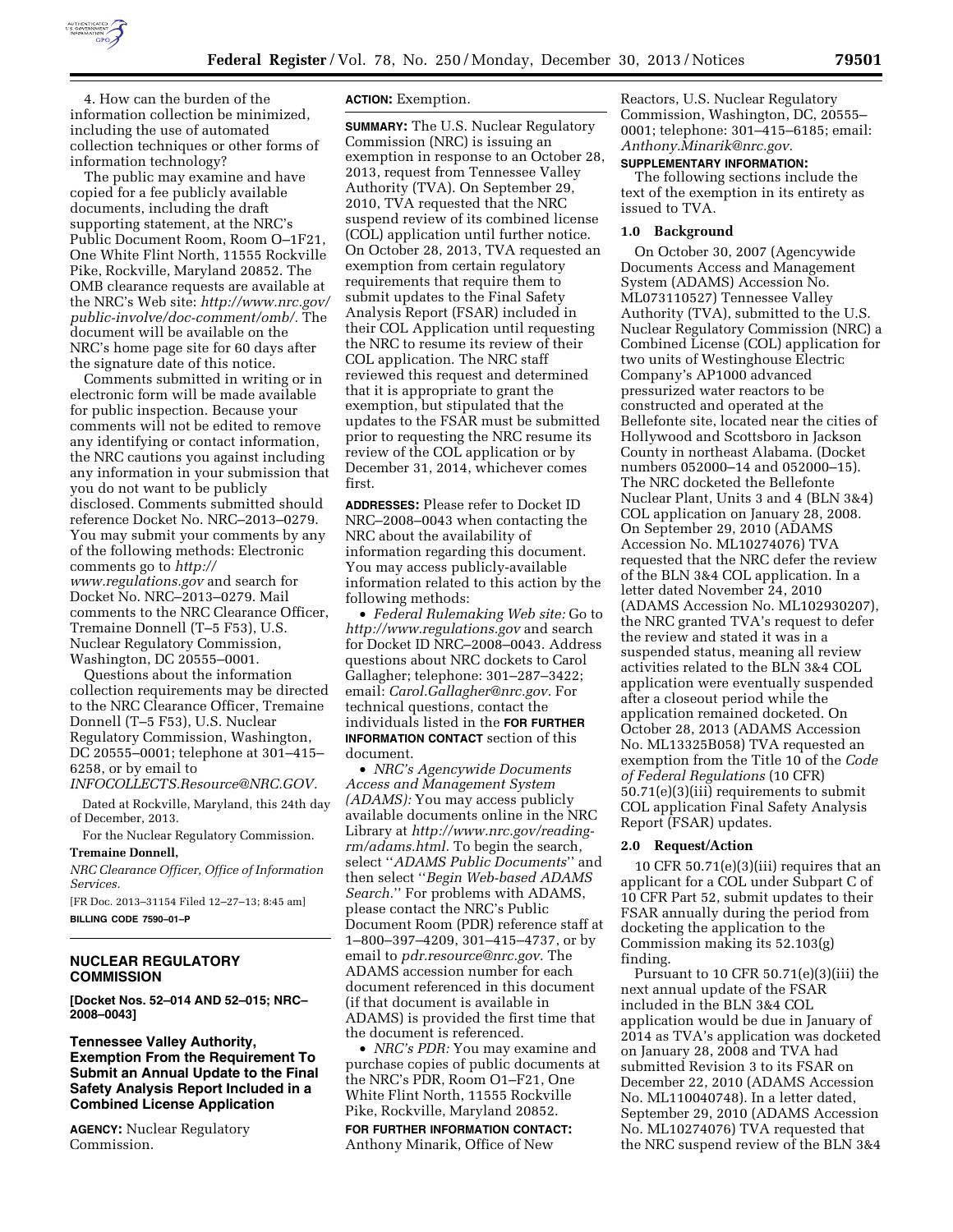COL application. The NRC granted TVA's request for suspension (ADAMS Accession No. ML102930207) and all review activities related to the BLN 3&4 COL application were eventually suspended after a closeout period while the application remained docketed. In a letter dated December 19, 2011 (ADAMS Accession No. ML11356A068) TVA stated that they were still deferred and had no updates to their FSAR. In a letter dated, October 28, 2013 (ADAMS Accession No. ML13325B058), TVA requested that the BLN 3&4 COL application be exempt from the 50.71(e)(3)(iii) requirements until requesting the NRC to resume the review of the BLN 3&4 COL application.

TVA's requested exemption is interpreted as a one-time schedule change from the requirements of 10 CFR 50.71(e)(3)(iii). In its request, TVA asked the NRC to grant the exemption from 10 CFR 50.71(e)(3)(iii), until they had asked the NRC to resume the review of the BLN 3&4 COL application. Because such a request is seen as open-ended, the NRC included an imposed December 31, 2014 deadline as part of its review of the exemption request. The exemption would allow TVA to submit the next FSAR update at a later date, but still in advance of NRC's reinstating its review of the application and in any event, by December 31, 2014. The current requirement to submit an FSAR update could not be changed, absent the exemption.

#### **3.0 Discussion**

Pursuant to 10 CFR 50.12 the Commission may, upon application by any interested person or upon its own initiative, grant exemptions from the requirements of 10 CFR Part 50, including 10 CFR  $50.71(e)(3)(iii)$  when: (1) the exemption(s) are authorized by law, will not present an undue risk to public health or safety, and are consistent with the common defense and security; and (2) special circumstances are present. As relevant to the requested exemption, special circumstances exist if: ''[a]pplication of the regulation in the particular circumstances would not serve the underlying purpose of the rule or is not necessary to achieve the underlying purpose of the rule'' (10 CFR 50.12(a)(2)(ii)).

The purpose of 10 CFR 50.71(e)(3)(iii) is to ensure that the NRC has the most up to date information regarding the COL application, in order to perform an efficient and effective review. The rule targeted those applications that are being actively reviewed by the NRC. Because TVA requested the NRC suspend its review of the BLN 3&4 COL

application, compelling TVA to submit its FSAR on an annual basis is not necessary as the FSAR will not be changed or updated until the review is restarted. The purpose of 50.71(e)(3)(iii) would still be achieved if the update is submitted prior to restarting the review and in any event by December 31, 2014.

For the reasons stated above, the application of 50.71(e)(3)(iii) in this particular circumstance can be deemed unnecessary in order to achieve the underlying purpose of the rule, therefore special circumstances are present.

### *Authorized by Law*

The exemption is a one-time schedule exemption from the requirements of 10 CFR 50.71(e)(3)(iii). The exemption would allow TVA to submit the next BLN 3&4 COL application FSAR update on or before December 31, 2014 in lieu of the required scheduled submittal in January 2014. As stated above, 10 CFR 50.12 allows the NRC to grant exemptions from the requirements of 10 CFR Part 50 . The NRC staff has determined that granting TVA the requested one-time exemption from the requirements of 10 CFR 50.71(e)(3)(iii) will not result in a violation of the Atomic Energy Act of 1954, as amended, or the NRC's regulations. Therefore, the exemption is authorized by law.

## *No Undue Risk to Public Health and Safety*

The underlying purpose of 10 CFR 50.71(e)(3)(iii) is to provide for a timely and comprehensive update of the FSAR associated with a COL application in order to support an effective and efficient review by the NRC staff and issuance of the NRC staff's safety evaluation report. The requested exemption is solely administrative in nature, in that it pertains to the schedule for submittal to the NRC of revisions to an application under 10 CFR Part 52, for which a license has not been granted. In addition, since the review of the application has been suspended, any update to the application submitted by TVA will not be reviewed by the NRC at this time. Based on the nature of the requested exemption as described above, no new accident precursors are created by the exemption thus, neither the probability, nor the consequences of postulated accidents are increased. Therefore, there is no undue risk to public health and safety. Plant construction cannot proceed until the NRC review of the application is completed, a mandatory hearing is completed, and a license is issued. Additionally, based on the nature of the requested exemption as

described above, no new accident precursors are created by the exemption; thus neither the probability, nor the consequences of postulated accidents are increased. Therefore, there is no undue risk to public health and safety.

### *Consistent With Common Defense and Security*

The requested exemption would allow TVA to submit the next FSAR update prior to requesting the NRC to resume the review and, in any event, on or before December 31, 2014. This schedule change has no relation to security issues. Therefore, the common defense and security is not impacted.

#### *Special Circumstances*

Special circumstances, in accordance with 10 CFR 50.12(a)(2)(ii) are present ''[a]pplication of the regulation in the particular circumstances would not serve the underlying purpose of the rule or is not necessary to achieve the underlying purpose of the rule'' (10 CFR 50.12(a)(2)(ii)). The underlying purpose of 10 CFR 50.71 $(e)(3)(iii)$  is to ensure that the NRC has the most up-to date information in order to perform its review of a COL application efficiently and effectively. Because the requirement to annually update the FSAR was intended for active reviews and BLN 3&4 COL application review is now suspended, the application of this regulation in this particular circumstance is unnecessary in order to achieve its underlying purpose. If the NRC were to grant this exemption, and TVA were then required to update its FSAR by December 31, 2014, or prior to any request to restart of their review, the purpose of the rule would still be achieved.

Therefore, since the underlying purpose of the rule is not served by application of the rule in this circumstance, the special circumstances required by 10 CFR  $50.12(a)(2)(ii)$  and  $50.12(a)(2)(v)$  for the granting of an exemption from 10 CFR 50.71(e)(3)(iii) exist.

### *Eligibility for Categorical Exclusion From Environmental Review*

With respect to the exemption's impact on the quality of the human environment, the NRC has determined that this specific exemption request is eligible for categorical exclusion as identified in 10 CFR 51.22(c)(25) and justified by the NRC staff as follows:

(c) The following categories of actions are categorical exclusions:

(25) Granting of an exemption from the requirements of any regulation of this chapter, provided that—